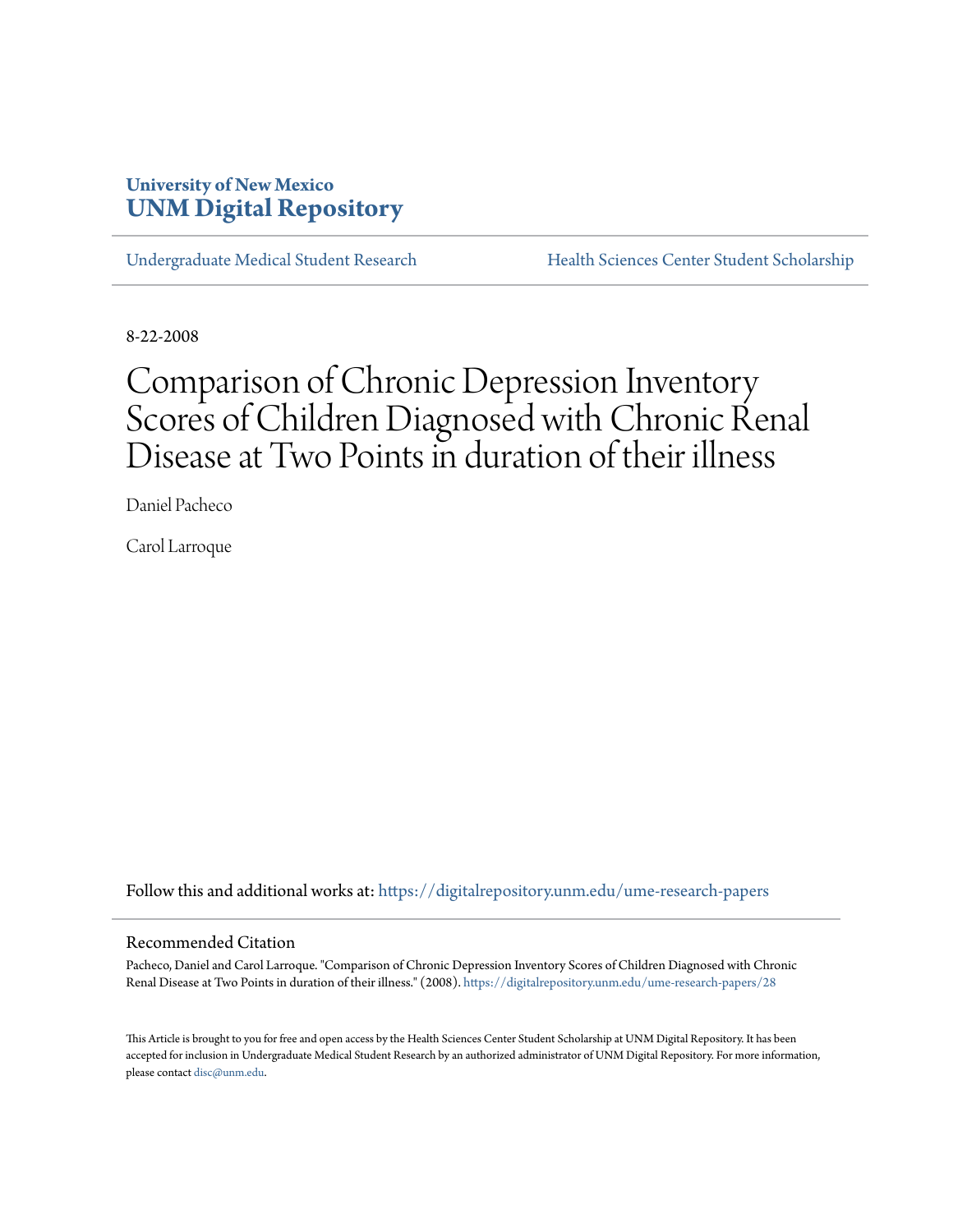# **Comparison of Chronic Depression Inventory Scores of Children Diagnosed with Chronic Renal Disease at Two Points in duration of their illness**

**Daniel M. Pacheco** 

**University of New Mexico School of Medicine** 

**Mentor Dr. Carol Larroque** 

**Department of Psychiatry, University of New Mexico Hospital**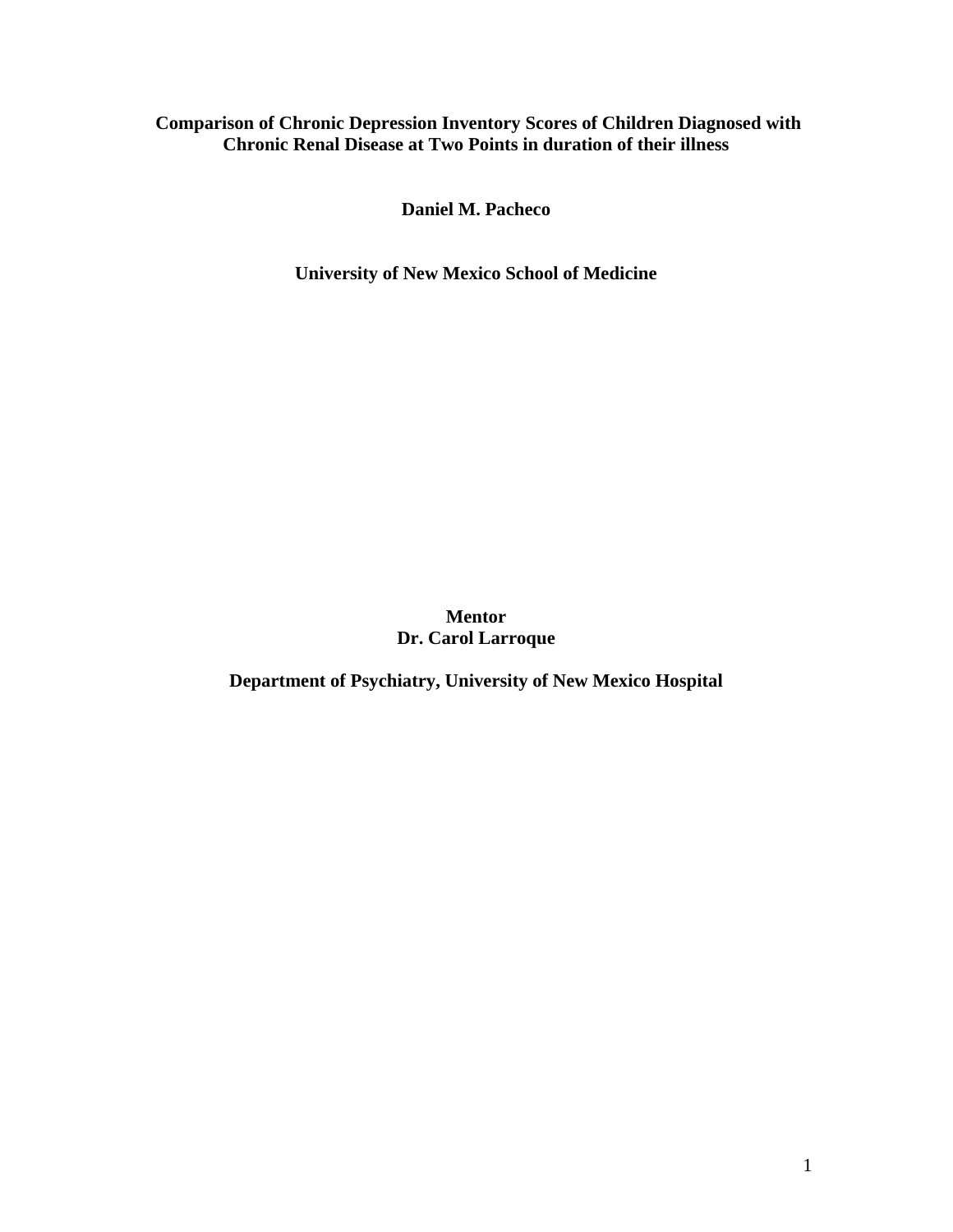## **ABSTRACT**

**Hypothesis**: Children with a diagnosis of chronic renal disease (CRD) for longer than 2.5 years will have higher T-scores of the Childrens Depression Inventory (CDI) as compared to children with CRD who have been diagnosed with less than 2.5 years ago. **Background**: Current estimates are that 7.4 million Americans suffer from chronic renal disease. The annual incidence of pediatric kidney disease is 15 per million, ages 0-19. CRD is a serious and progressive disease affecting many different aspects of a child's life. Studies to date have examined the correlation between depression and chronic kidney disease in adults. One study noted 40% of adults with kidney disease also suffered some type of depressive disorder. Research involving children has been very minimal. There is not much research to see if a child has depressive symptoms or if they get better or worse over the duration of their illness. Pervious studies have shown children with chronic medical problems tend to be at higher risk of suffering from depression. **Methods**: This project will use pediatric patients who are receiving treatment at the University of New Mexico pediatric nephrology clinic. These patients are part of a larger study involving children with CRD and comparing them to the general pediatric population. Thirty-two children between the ages of seven and seventeen, who are currently being treated for a chronic renal disease, will be identified using certain established eligibility requirements. Each patient will be given a CDI, which is standardized survey that assesses depression in children aged seven to seventeen. Each survey will generate a T-score. A T-score above 65 indicates the child may be experiencing some depressive symptoms. The results will then be categorized into two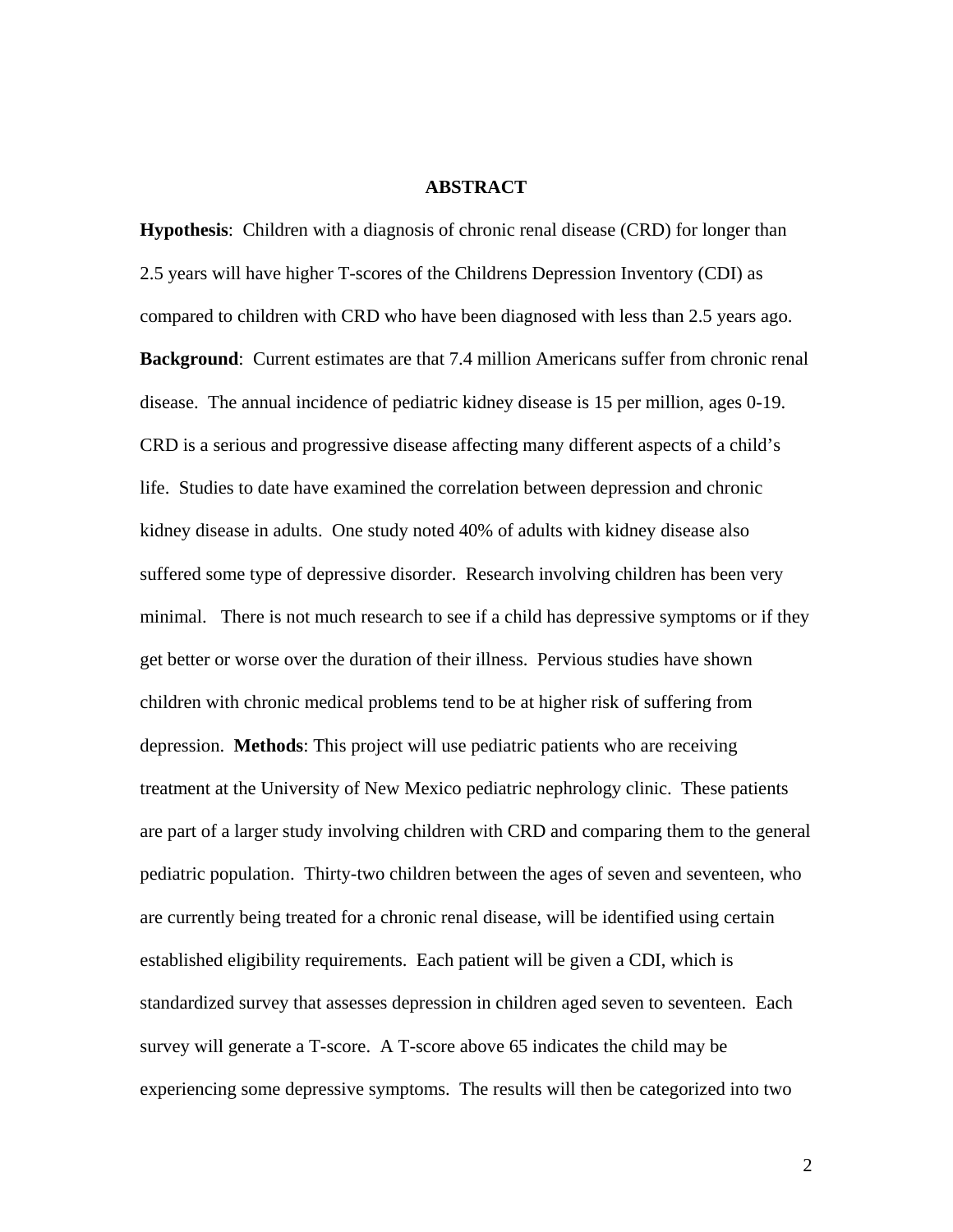groups. Those that have had a diagnosis of CRD less than 2.5 years in one and those greater than 2.5 years in another. The mean score for these two groups will then be analyzed using a Two-sample t-test. Expected results: It is expected that children who have had a diagnosis of CRD greater than 2.5 years will show more depressive symptoms, based on CDI survey results. **Conclusion**: This study provides some more information on children and CRD. The results show that children diagnosed with CRD less than 2.5 years did have higher overall T-scores. Being a small study it is difficult to make any major conclusions, however it did appear to show a trend that children in the earlier stages of kidney disease maybe at risk for depressive symptoms.

# **RESEARCH QUESTION**

The hypothesis of this project is that children who have been diagnosed with chronic renal disease (CRD), for longer than 2.5 years will have higher scores on the Childrens Depression Inventory (CDI), meaning more depressive symptoms when compared with those children with CRD who have had a diagnosis of less than 2.5 years.

# **Introduction**

It is estimated that 7.4 million Americans suffer from chronic kidney disease and of those close to 400,000 were being treated for End Stage Renal Disease (ESRD) (1). Chronic kidney disease treatment is a long process and in many cases the adult or child will eventually need dialysis or transplantation.

Since 1970's, treatments for kidney disease in children have greatly improved. While pediatric kidney diseases are uncommon, with annual incidence rates ranging from 11-69 children per million (2), improved dialysis techniques, surgical procedures and medications provide a better prognosis for affected children. However, like most chronic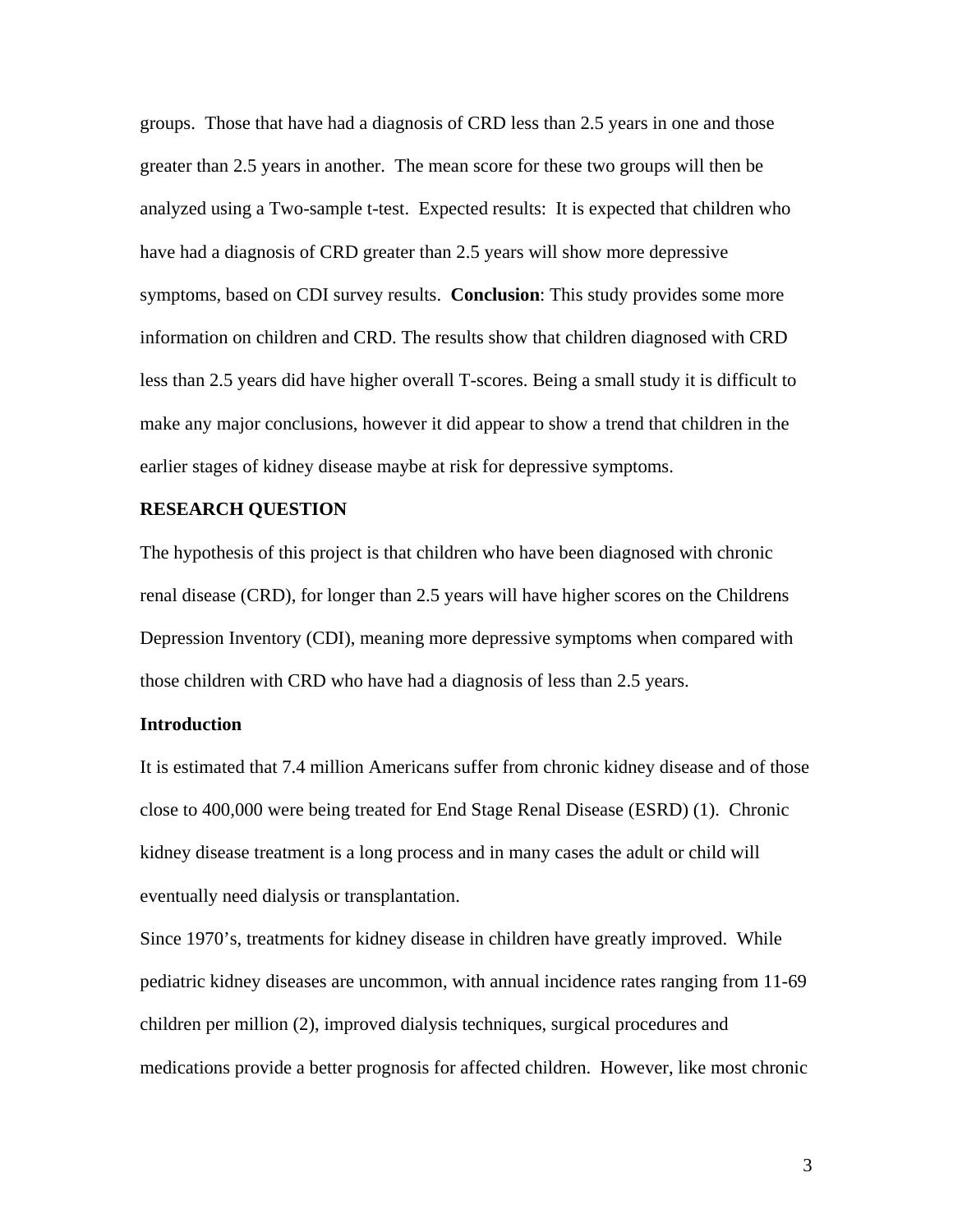illnesses, chronic kidney disease seriously affects people's lives as they deal with the stress and responsibilities associated with disease management and the prospects of a shortened lifespan (3). One of the more common problems associated with chronic renal disease are mood disorders, such as depression and or anxiety (3).

Most of the research literature on depression and kidney disease has focused on the adult population (4,5,6,7). Several adult studies have shown that there is high psychiatric comorbidity with patients suffering from some type of depressive disorder (8). Given these high numbers in adult population it would be beneficial to see if children are suffering at the same rate. Also, many of the studies have not looked at how their depressive symptoms relate to the chronicity of their illness (9). Kimmel (2005), notes that often these studies are not longitudinal so there is not much research if the patients getting better or worse over the duration of their illness (10).

In this study will attempt to gain a better understanding of depression among children with chronic renal disease and determine if there is a difference in the prevalence of depression in those who have been diagnosed with CRD for greater than two and half years as compared to those children diagnosed with CRD less than two and half years. Based on the raw data a point of 2.5 years was chosen for two reasons: One by doing this it allowed us to have two close to evenly divided groups thus making it more feasible statistically. Second, two years in a child or adolescents life is a significant amount of time in comparison to an adult. There are stages of emotional and physical development that occur at this time. An illness during this critical period can lead to disruption of these stages and result in ensuing problems (11).

The research participants will be between the ages of seven and seventeen with a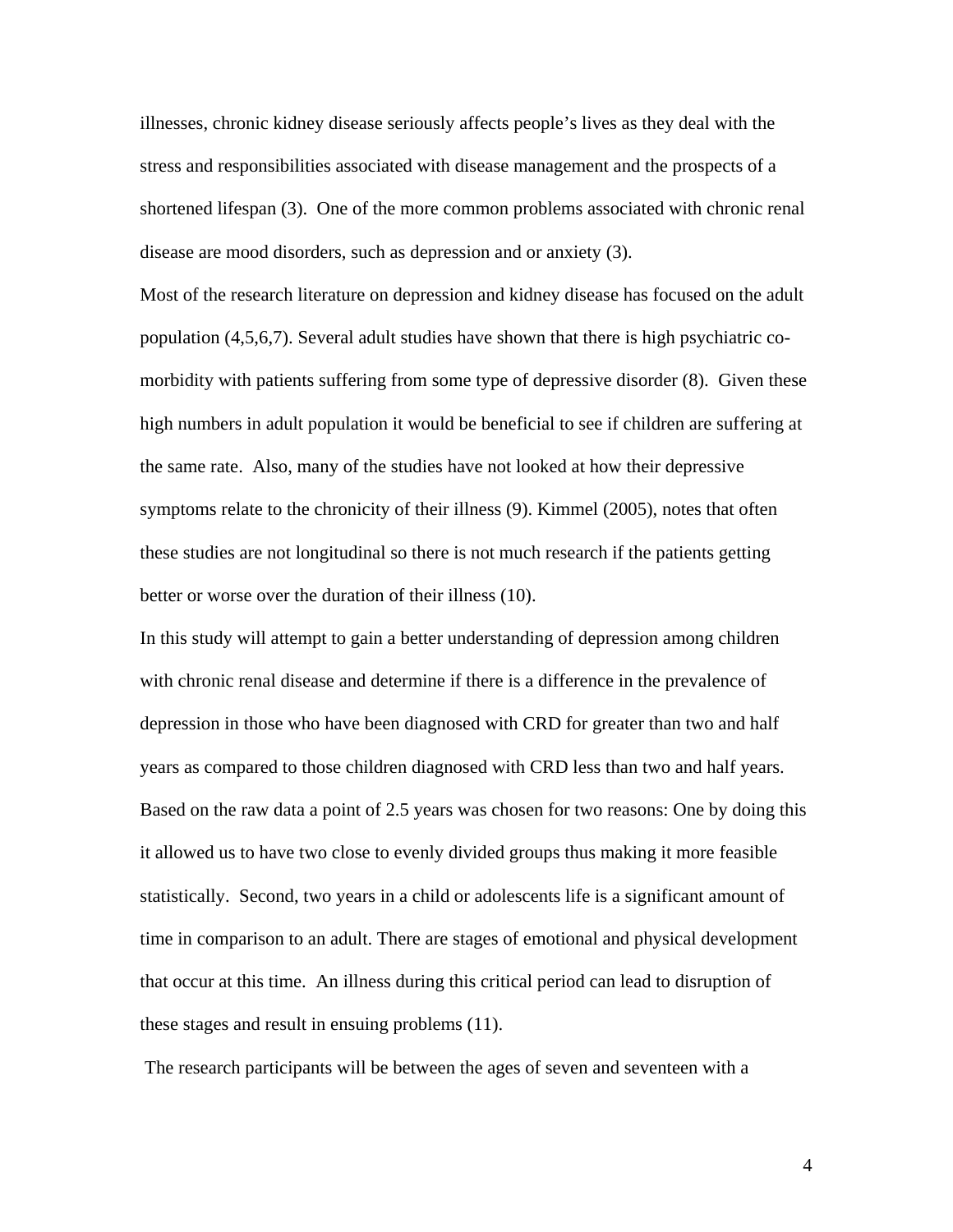diagnosis of CRD. Using a Children's Depression Inventory Scale, we will measure to see if there is any change in their emotional profile, as related to duration of illness. Primary research is this area has focused on adults and depression. This study hopes to address an area that is lacking.

Currently there is an ongoing study at UNM Hospital that is comparing the emotional profiles of children with chronic renal disease with regard to depression as compared to children in the general pediatric population. This study will use the data obtained from children with chronic renal disease.

#### **Background Research and Rationale**

CRD is a progressive disease. It is defined by a gradual and progressive loss of the ability of the kidney to excrete waste, concentrate urine, and conserve electrolytes. Many children will eventually require dialysis or kidney transplantation. As kidney function deteriorates, the impact on health becomes more pronounced: children require more medications and increased doctors' visits (12). Children diagnosed with chronic renal disease are challenged by many stressors including loss of kidney function, development of digestive and neurological disorders, bone disease, anemia and decreased physical activity. It has been shown that symptoms of medical illness and the social and psychological responses to a chronic, debilitating illness might cause or exacerbate depression (13).

Other research has shown that mood disorders are common in children and adolescents with chronic disease (14). Previous studies have noted that children with conditions such as cancer, cystic fibrosis, asthma, diabetes and epilepsy may be accompanied by symptoms of depression and anxiety (15). One study looking at children with chronic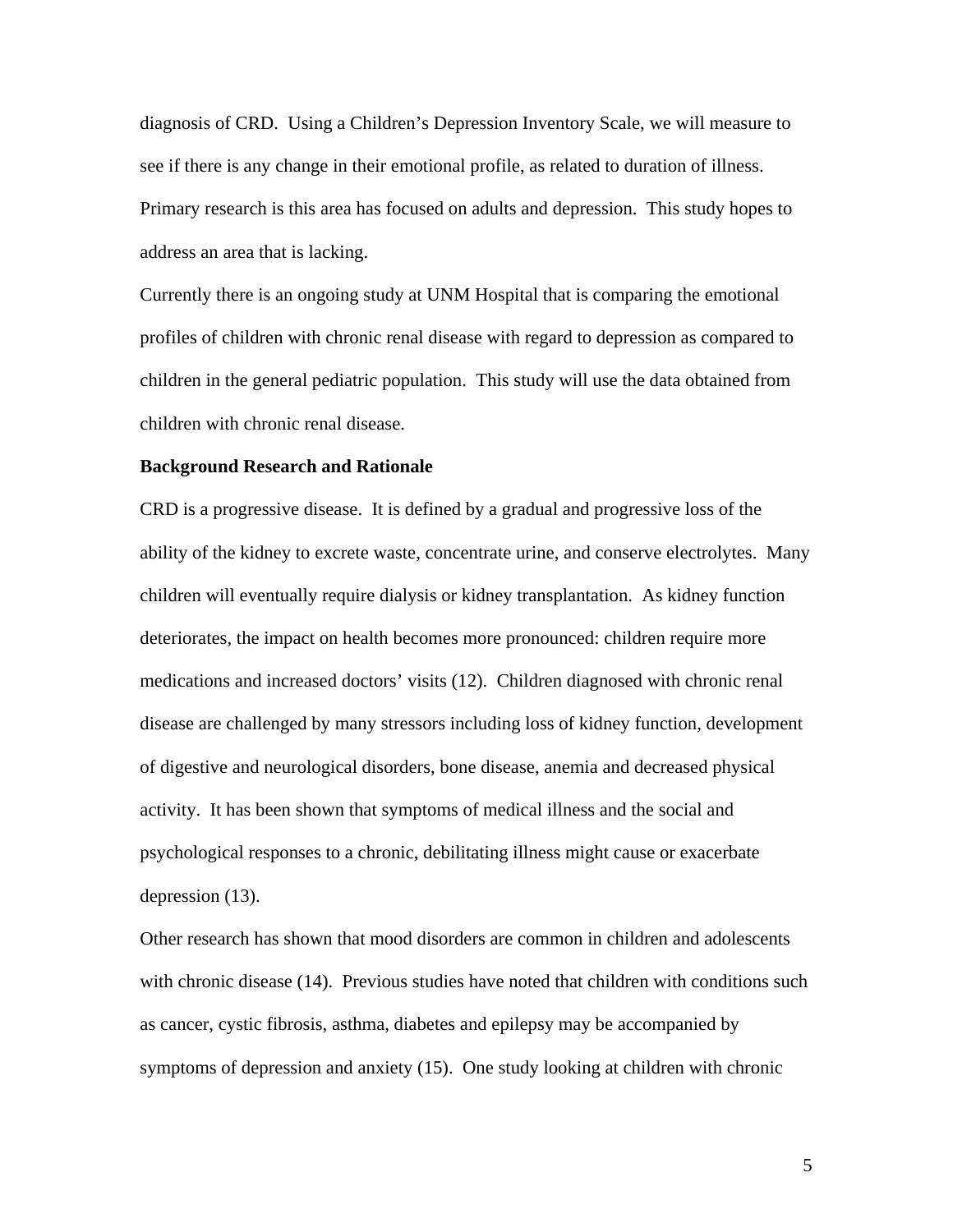medical conditions found that probability of the development of depression increases as the extent of limitation of daily activities increases (16). This study also found that in children with chronic medical problems, ratings of depressive symptoms exceeded averages for control subjects. The 9% rate of depressive disorders in this population exceeds the rate of 5% typically reported in community samples. As mentioned earlier many studies have been done on adults with kidney disease and its psychological effects. Among adults with end stage renal disease, it has shown that depression is the most common psychological disorder (17).

By observation in general, depression seems to be common in children with chronic renal failure. At the University of New Mexico, the Child and Adolescent Psychiatry Consult Liaison Service is frequently consulted to assess for depression in children with CRD admitted to the general pediatric ward. Typical symptoms for depression include negative mood, sense of worthlessness or hopelessness, difficulties concentrating, and disturbance in sleep or eating patters, lack of energy and thoughts of death or suicide. Based on observation it becomes apparent the need to properly assess the mental health needs of the child and offer services if appropriate. In order to address the needs of the patient it is necessary to screen these children for depression and assess the children periodically through the course of their illness. Upon literature review it was found that there is extremely limited research on studying the correlation of depression and duration of illness in children. This study will study will attempt to provide data in this area.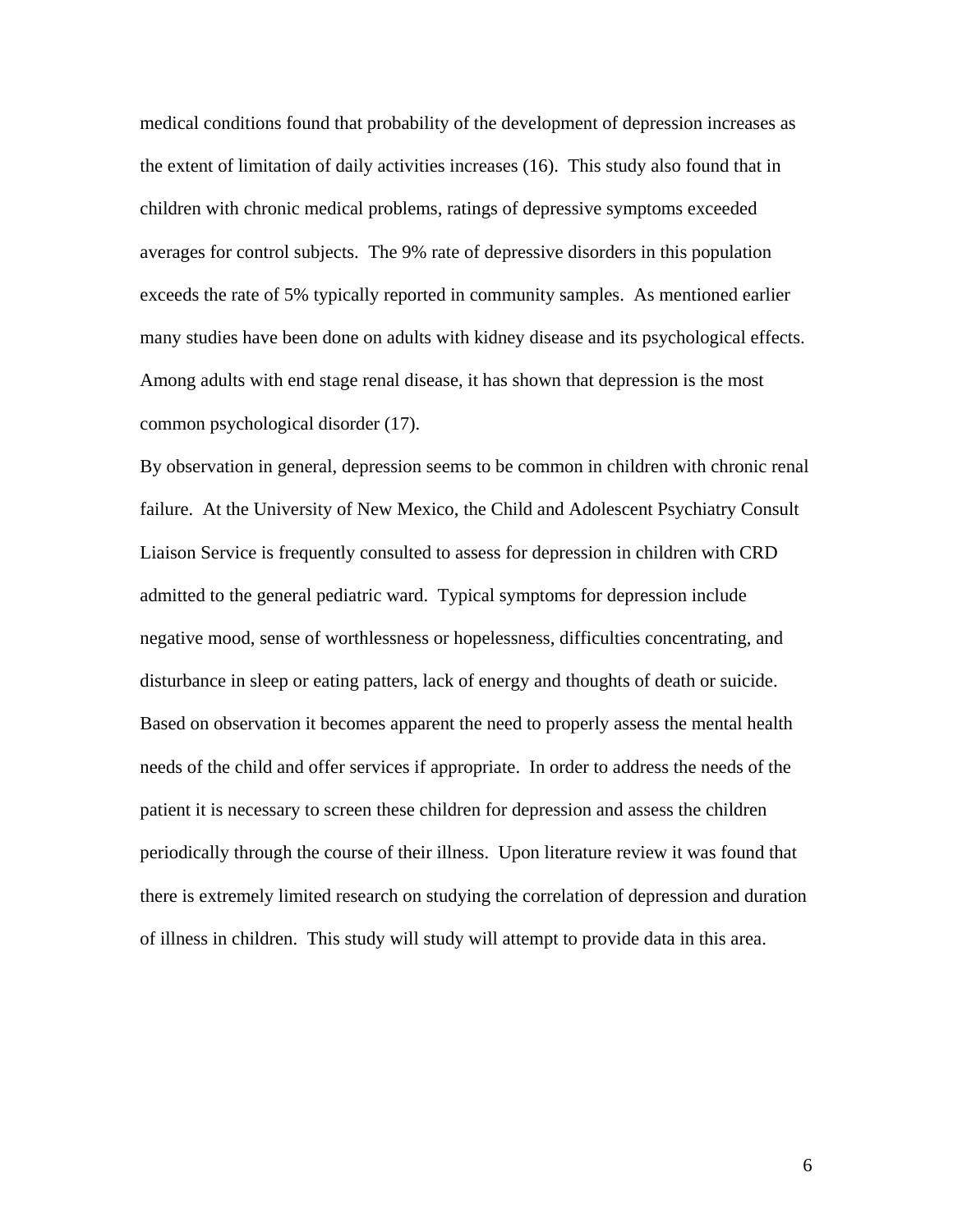# **METHODS**

#### **Measures:**

There are several forms of screening for depression and many are used in a variety of settings**.** For the purpose of this study a standardized survey will be used. The CDI is the most widely used self-report scales for measuring depression in children (18). The CDI, developed by Kovacs, is a 27 item self-rated survey designed to assess cognitive, behavior and neuro-vegatative signs of depression in children. (19). Each item consists of three statements from which the child is instructed to choose the one statement that best describes them over the last two weeks. Half of the times the most negative statements are first, the other half it is reversed. Each question is designed to assess specific symptoms of depression and the three choices range from mild or limited symptomatology to severe or maladaptive symptomatology. Each item scored 0, 1 or 2, with score of 2 representing the most severe choice. Total scores on the CDI range from 0 to 53 and T-score from 34-100. The CDI is the best-validated and most widely utilized self-report measure of children's depression (20).

To eliminate problems involved with reading level of the child or adolescent, the General Clinic Research Center (GCRC) nurse or student co-investigator will read to the child or adolescent the items. The self-report survey should take the child about fifteen minutes to fill out. The CDI: P will take less than 10 minutes for the parent/legal guardian to complete. For the purposes of this study the CDI: P will not be used.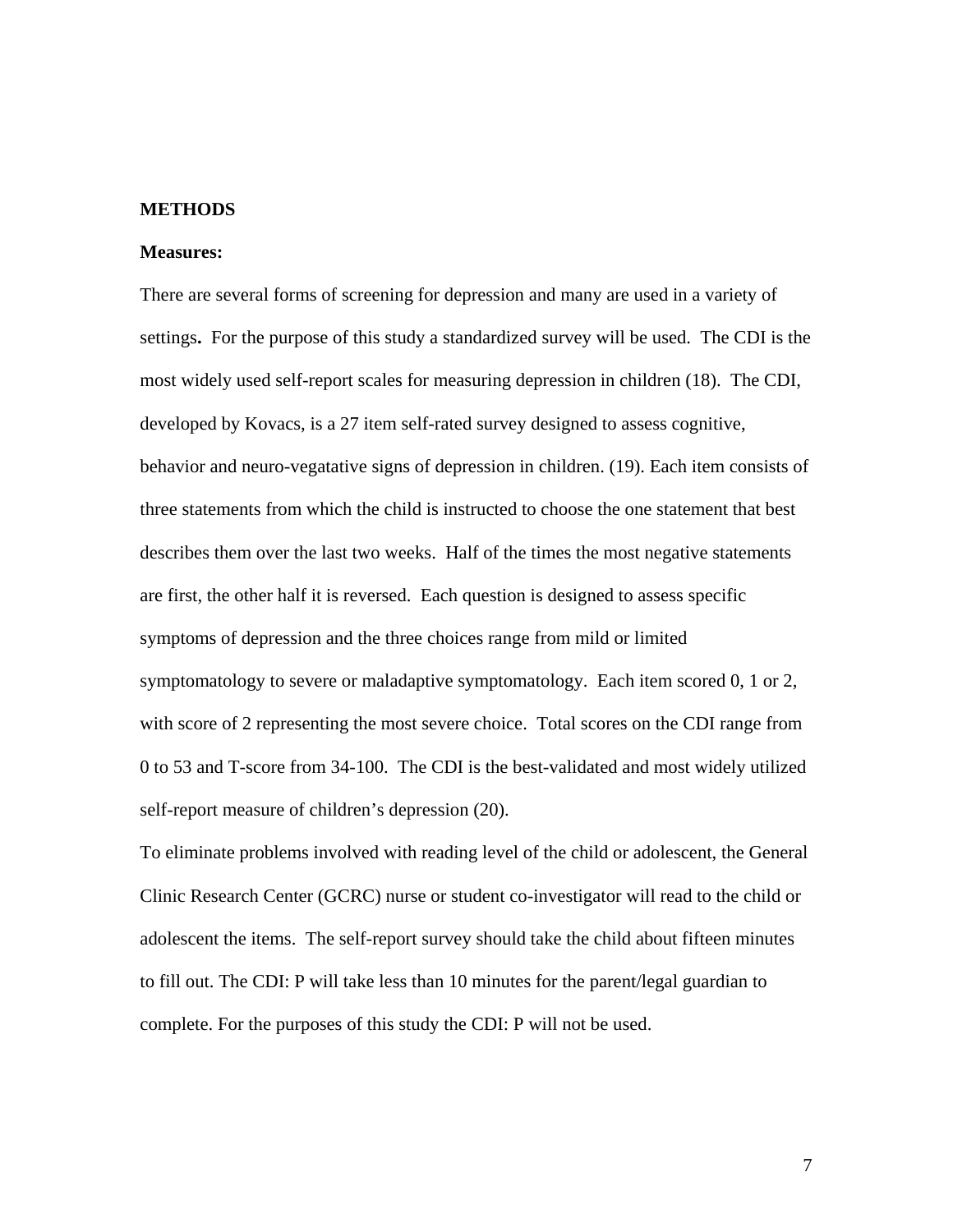# **Participants:**

Thirty-two children or adolescents with CRD were recruited from the Pediatric Nephrology Clinic to take the CDI. These participants are part of a larger study, which involved comparing patient and parental CDI surveys to a control group of general pediatric patients. This research will only assess using completed patients surveys, with no control comparisons. GCRC nurse will screen for patients eligibility using the following criteria: chronic renal failure, no concomitant significant chronic medical condition and no mental retardation. The nurse will approach the treating nephrologist and ask that he/she discuss the study, obtain parent and child permission to talk with research nurse and provide introduction to the GCRC nurse. At the time of recruitment it will not be known how long the patient has had a diagnosis of CRD. Participants qualifying for the study will be between the ages of seven and seventeen. Both patient and parent/legal guardian must agree to participate in the research. All patients meeting criteria will be approached. Once a potential participant is identified they will be given an information sheet, which gives a brief description of the study, what it entails, risks/benefits of the study, and will as if they are willing to participate in the study. If the patients and parent/legal guardian agree to participate, the nephrologist will direct the patient and parent into another room. There the GCRC nurse or student coinvestigator will attain consent from the parent and consent from the child. The consent forms will be read to both the parent and child aloud while they follow along with their copies. For children age's seven to eleven, there is a separate form that they must sign. If the patient and parent/legal guardian are not excluded from the study and they have signed the consent form, then the patients and parent/legal guardian's names, address and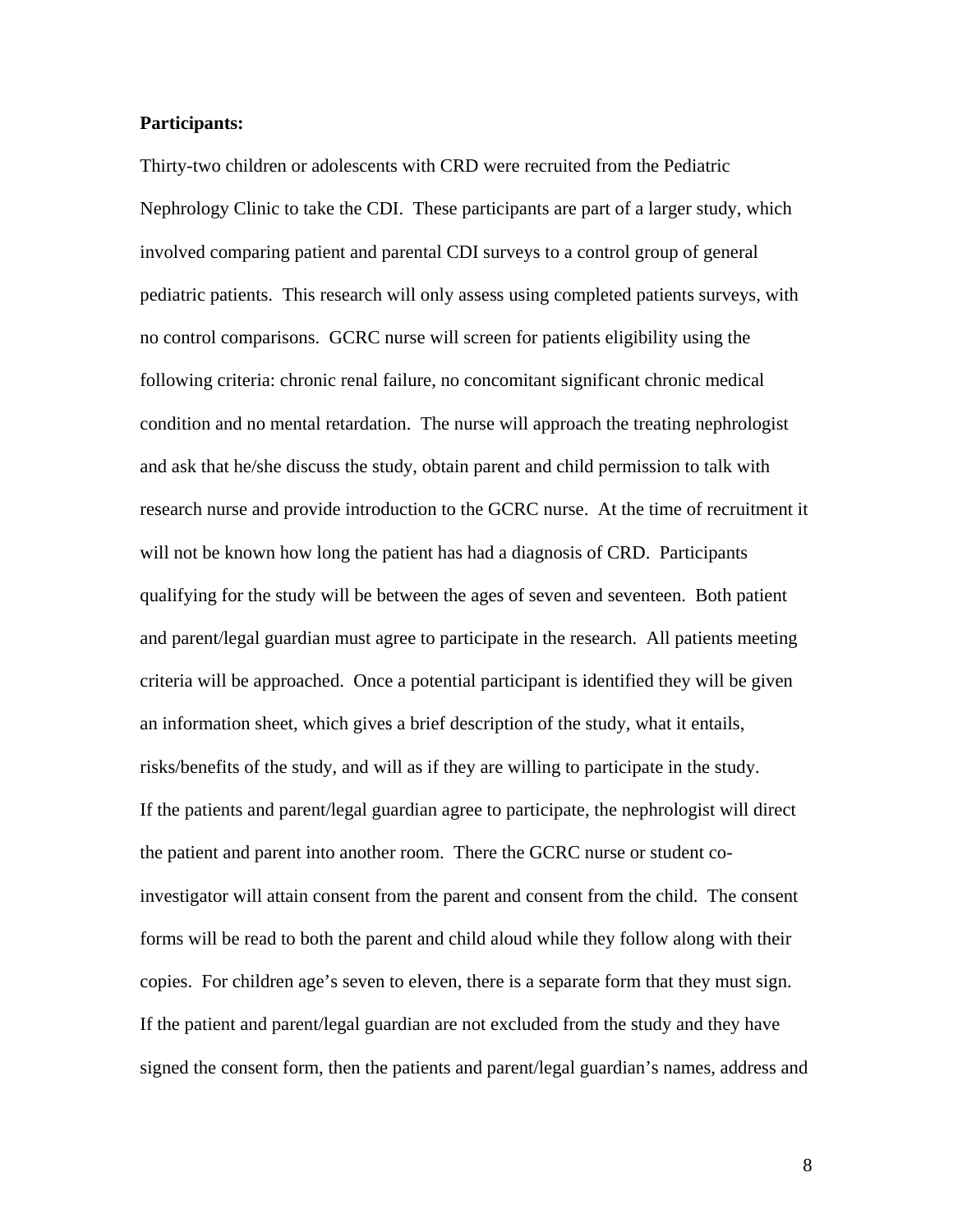phone number will be recorded in a participation log. The parent/legal guardian will be asked to fill out a mental health form, a demographic sheet and HIPPA forms. Once this is complete the CDI will be administered to the parent and child separately. Upon completion of survey the patient will be able to choose from several small gifts for participation in the study.

Before the patient has left the clinic, the student co-investigator or GCRC nurse will screen the survey to see if the patient may be acutely suicidal. This will be done by checking the response for question #9, and seeing if the item "I want to kill myself" has been marked. If the patient has marked this, the Child Psychiatry Consultation Liaison Service or the UNM Psychiatric Emergency Services will be contacted to perform an immediate evaluation of the child to assess suicide risk.

In order to ensure confidentiality patients will be assigned a three-digit number, which will be written on patient's materials. The master list of patient's names, addresses, phone numbers a code numbers will be then locked in a box in the GCRC research office and separated from patient's survey materials. The master list will be destroyed within 2 months of completion of all data collected to minimize risk of break in confidentiality.

#### **Statistical Methods:**

The mean T-score for both groups will be compared using a two-tailed sample t-test. The T-scores used from the CDI, are standardized scores that have a mean of 50 and standard deviation of 10. This test will allow us to evaluate patient's depressive symptoms over a course of time. With help of a statistician a power analysis was completed. The sample size gives us 80% power detection. This would detect a difference of 10.2 between the two means of the groups. Assuming a standard deviation of 10 and an alpha level of .05.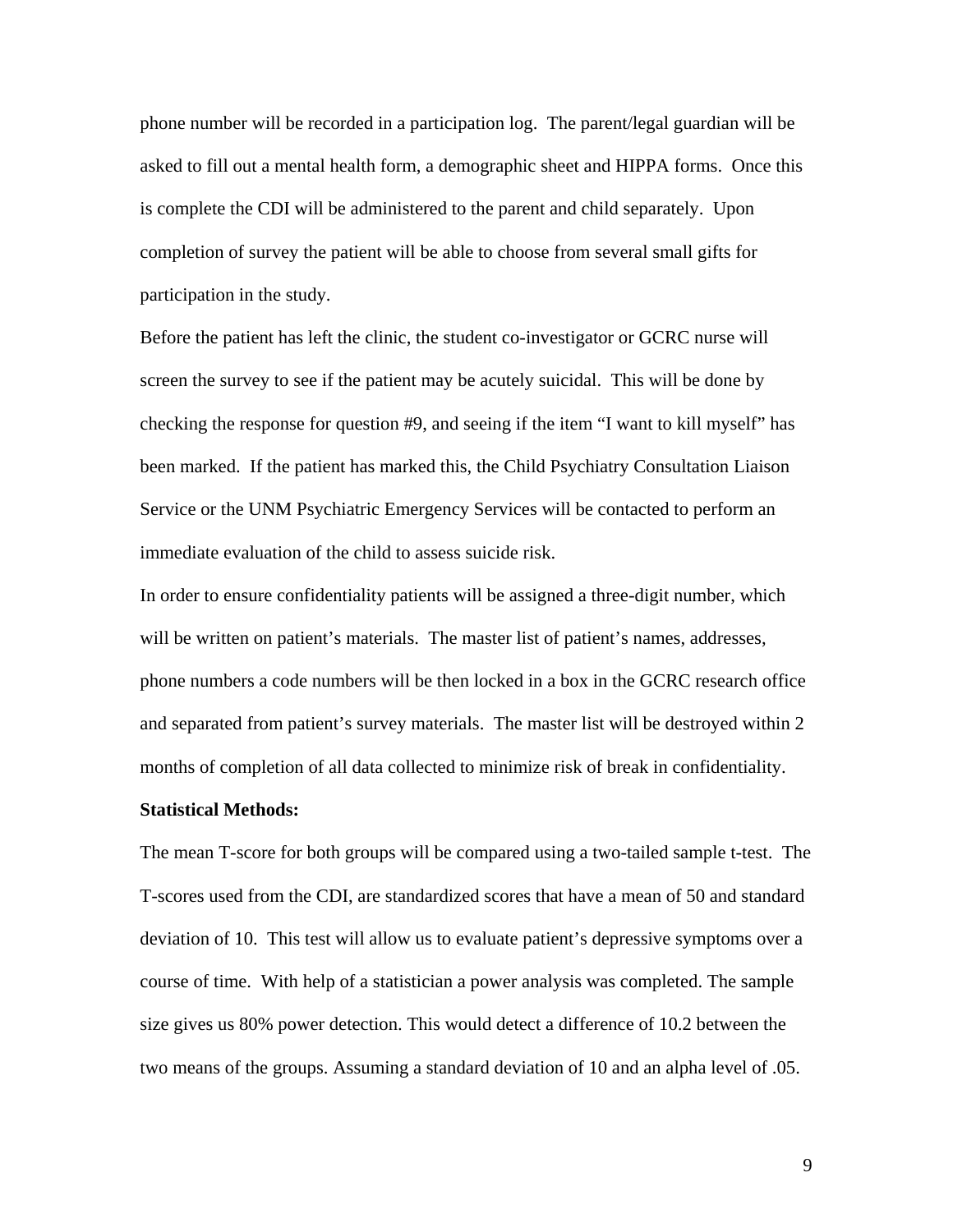# **Possible Difficulties:**

This is a record review project, therefore; we do not anticipate any physical, psychological or social risk to participants in this study.

In regards to survey, one of the problems of screening children for depression in a medical setting is that this becomes more complicated in children suffering a medical illness. This is because some of the physical symptoms that are usually considered to be part of depression may be result of the disease itself. For example, lack of energy may be more due to the lack of proper kidney function rather than from depression. As mentioned above, if a patient has marked " I want to kill myself" on question #9, resources will be contacted, this may include UNM Child Psychiatry Liaison or UNM Psychiatric Emergency Services for immediate psychiatric/mental health evaluation to evaluate any suicidal risk.

CDI questionnaires will be scored within seven days. If a patient T-score is above 65, which indicates he or she may be suffering from depression, a strong attempt will be made to contact parents/legal guardian within 48 hours. At the time of contact, it will be recommended that the patient be seen by a mental health profession for evaluation.

#### **Limitations and Bias's**

There are several limitations to this study. In regards to size, renal diseases are relatively uncommon and it makes it difficult to get a large broad sample. Secondly, we are looking at two time reference points in what is a continuous and progressive disorder; the children's response may be more reflective of the progression of their disease. Third, it is difficult in choosing the 2 most appropriate points in time to compare the effects of their illness relative to depression. Finally, some children have already been diagnosed with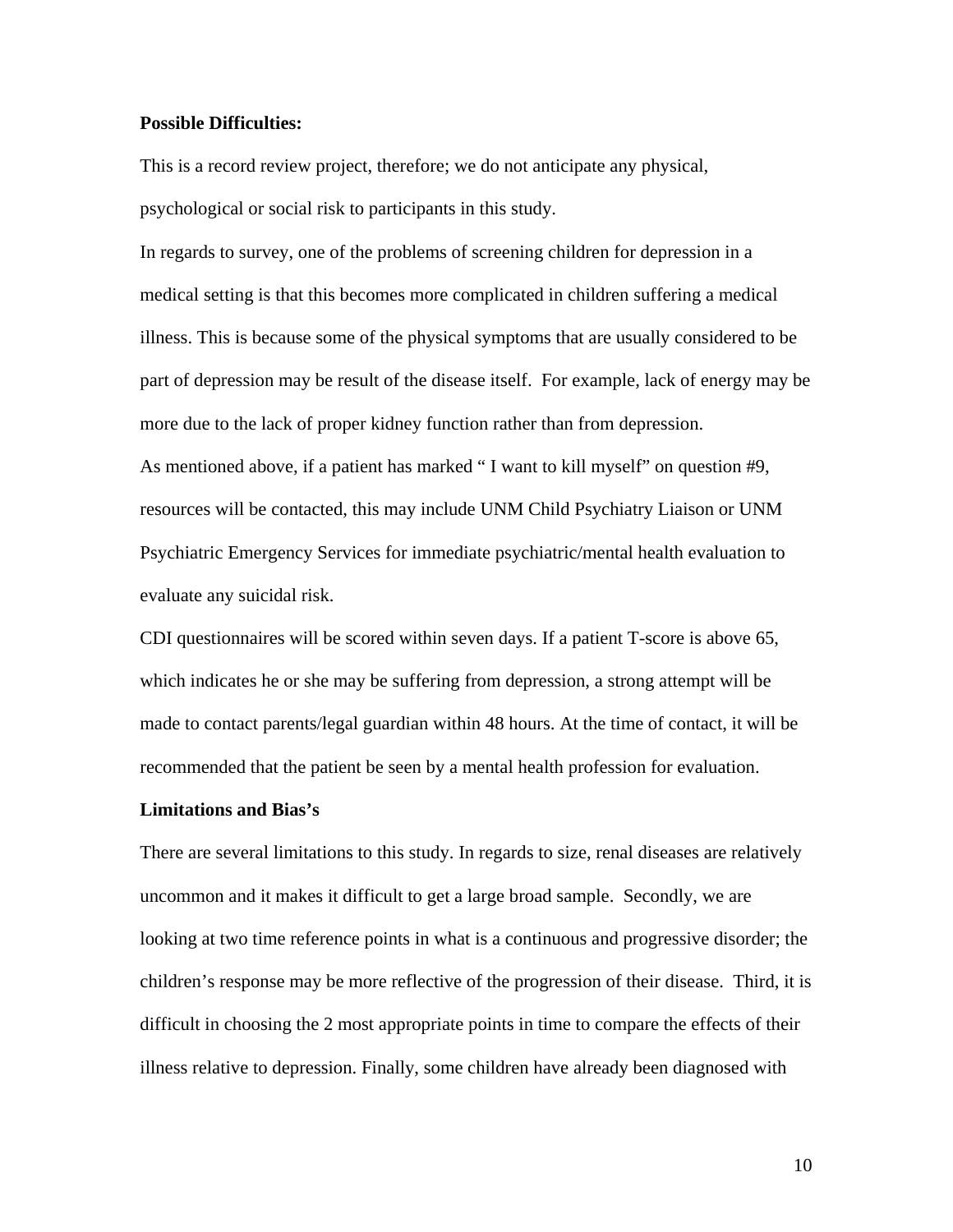depression and are receiving treatment, which can affect their responses and depending on their progress in treatment the overall results.

## **Results**

In all 32 patients completed a Children's Depression Inventory survey at there regularly schedule UNM Nephrology clinic appointments. The data was collected from January 2005 thru February 2006. Initially thirty-two patients consented; one was excluded for not completing survey in its entirety. A total of thirty-one subject data points were used. Based on the raw data a point of 2.5 years was chosen for two reasons: One by doing this it allowed us to have two close to evenly divided groups thus making it more feasible statistically. Second, as mentioned earlier two years in a child or adolescents life is a significant amount of time in comparison to an adult. There are stages of emotional and physical development that occur at this time. By using 2.5 years we feel it would be ample duration of illness to note any effects that CRD may have on the participant. Results in Table 1 show that children with less than 2.5 years with renal disease had an average T-score of 51.2, as opposed in Table 2 those greater than 2.5 years had an average of 43.5, a difference of 7.7. This can be explained if one looks at the subset of scores in the first group: within this group there were 8 scores above 65, ranging from 66-86. Where as in the group with scores above 2.5 years there was only one subset score above 65.

Using a two-sample T-test power analysis the power of the study determined to be .80, with a P value of .01, thereby rejecting the null hypothesis. Results are contrary to the initial hypothesis that children with greater than 2.5 years would score higher on depressive symptoms scale.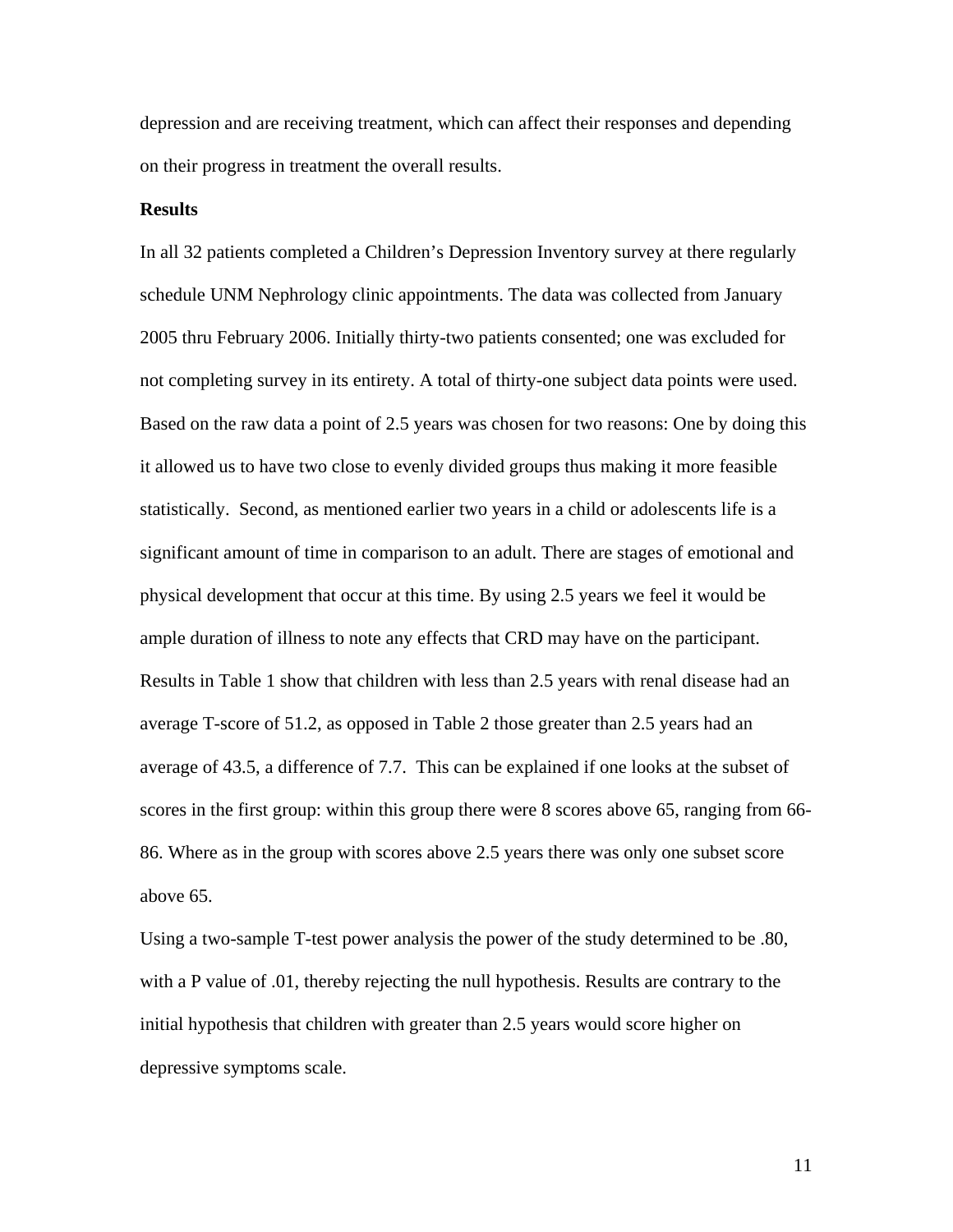# **Patient Baseline Characteristics**

 Patients ages were between seven to seventeen years of age, mean age of 12.9 years. There were fifteen females and sixteen males total. Ethnic make up included three African Americans, fourteen Hispanics, five Native Americans and nine Caucasians. Each of the individuals has some type of documented chronic renal disease. In the group diagnosed less than 2.5 years there were seven males and five females, ranging from ages nine to seventeen years of age, with a mean age of 13.5 years. Five of these participants were actively receiving some type of mental health counseling and or on antidepressant medication. Their duration of diagnosis ranged from two to thirty months.

In those greater than 2.5 years diagnosed there were eight males and seven females, ranging from ages seven to fifteen, with a mean age of 12 years. Of these, three were actively receiving counseling and or antidepressant medications. Their duration of illness ranged from thirty-six months to fifteen years.

# **CDI scores**

 The overall mean T score for those diagnosed less than 2.5 years with CRD was 51.2. In the case of those greater than 2.5 years it was 43.5. A two-tailed t-test was completed using the mean T score between the two groups. The results were significant with a p=.01.

Using the CDI interpretive guidelines for CDI T-scores, a T-score between 45-55 is interpreted as average, and a score between 40-44 is slightly below average. Based on this even though there was a difference in T-scores they both overall fall in the normal range.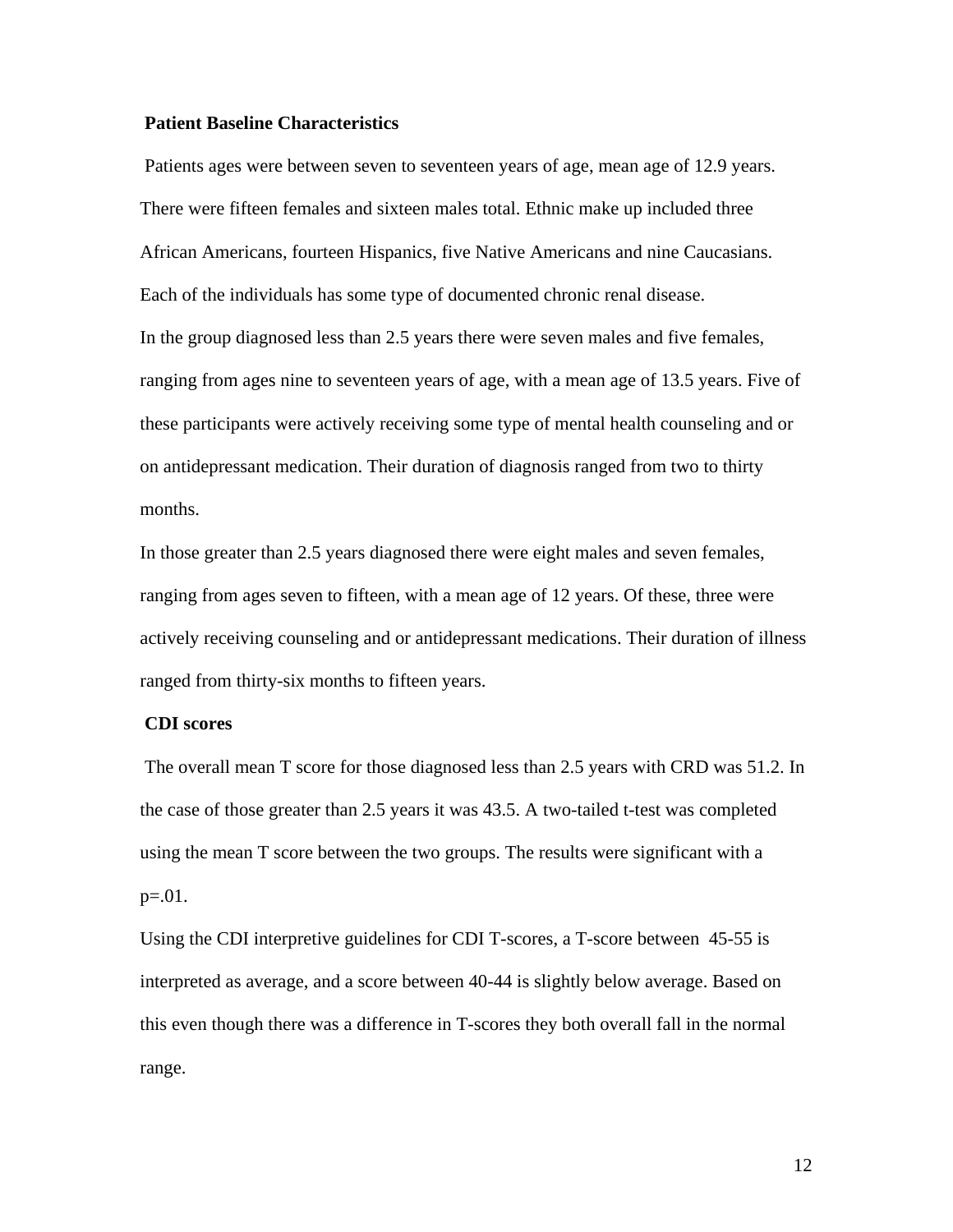Within each CDI there are five domains: (A) negative mood, (B) interpersonal problems, C) ineffectiveness, (D) anhedonia, and (E) negative self esteem. In the group less than 2.5 years 6 individuals did score above 65 in one of these domains. In the group with greater than 2.5 years, only one individual scored in one domain above 65.

The mean T-score for both groups is shown in Tables I and II.

# **TABLE I**

# **Children with Renal Disease Less than 2.5 years**

| Domain                       | Mean T-score |
|------------------------------|--------------|
| Negative Mood                | 52.0         |
| <b>Interpersonal Problem</b> | 52.2         |
| <b>Ineffectiveness</b>       | 45.4         |
| Anhedonia                    | 52.0         |
| <b>Negative Self Esteem</b>  | 48.0         |
| <b>Overall Average</b>       | 51.2         |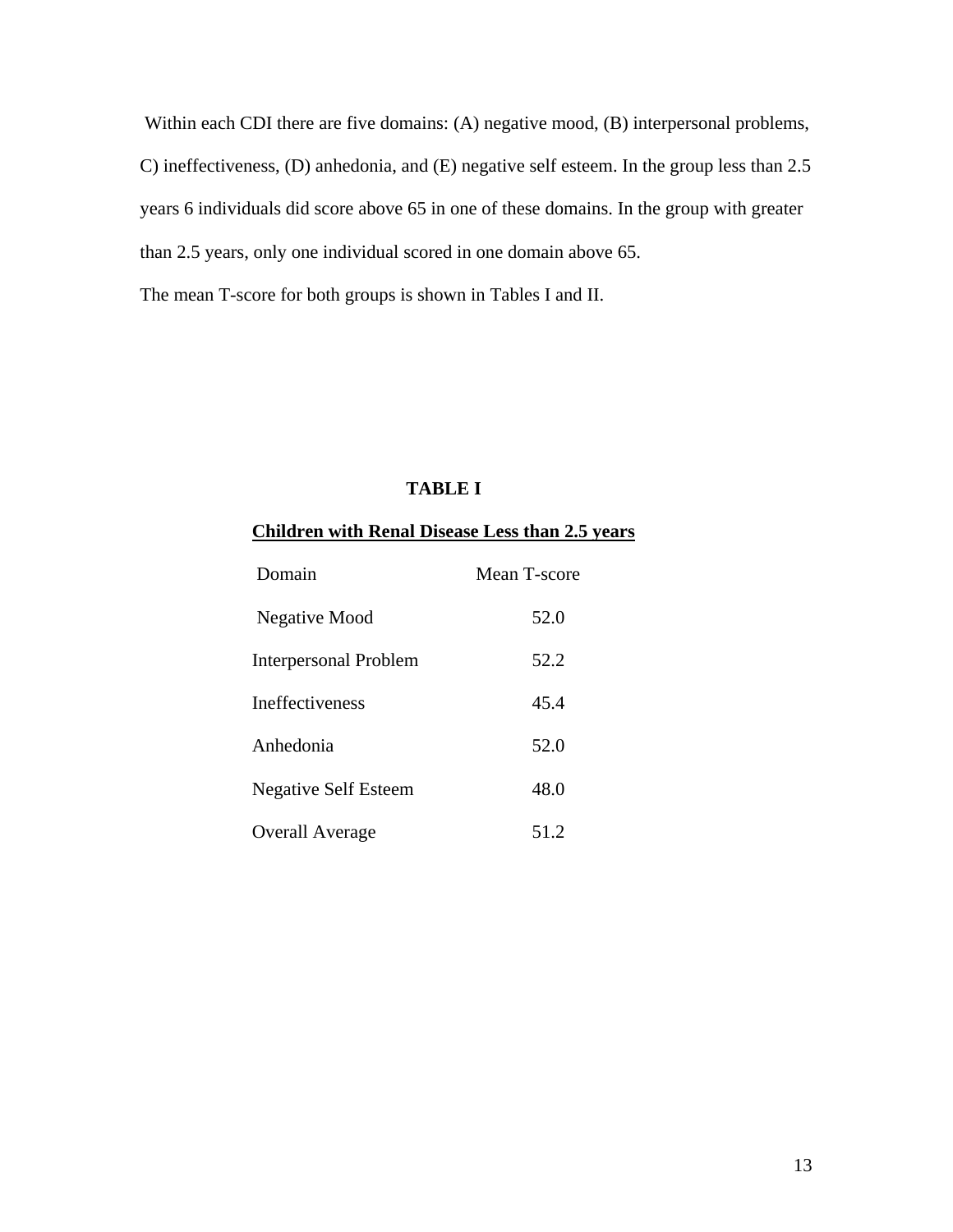# **TABLE II**

# **Children with Renal Disease Greater than 2.5 years**

| Domain                       | Mean T-score |
|------------------------------|--------------|
| Negative Mood                | 46.0         |
| <b>Interpersonal Problem</b> | 46.3         |
| <b>Ineffectiveness</b>       | 44.0         |
| Anhedonia                    | 45.0         |
| <b>Negative Self Esteem</b>  | 44.2         |
| <b>Overall Average</b>       | 43.5         |

In comparing both groups one can see that in each of the domains children with CRD less than 2.5 years had higher average T-scores overall.

# **Discussion**

This study provides some insight into an area with limited research involving children with chronic renal disease and depressive symptoms over duration of their illness. Previous research in this area has mainly focused on the adult population (6). Using Childrens Depression Inventory Scale, it provided information in five different areas of depressive symptomology. The initial results appear to contradict our hypothesis, it shows that children with CRD less than 2.5 years had higher overall T scores and in each of the 5 categories that are measured in the CDI. It must be noted that even though T-scores were higher, they were still in the normal range overall.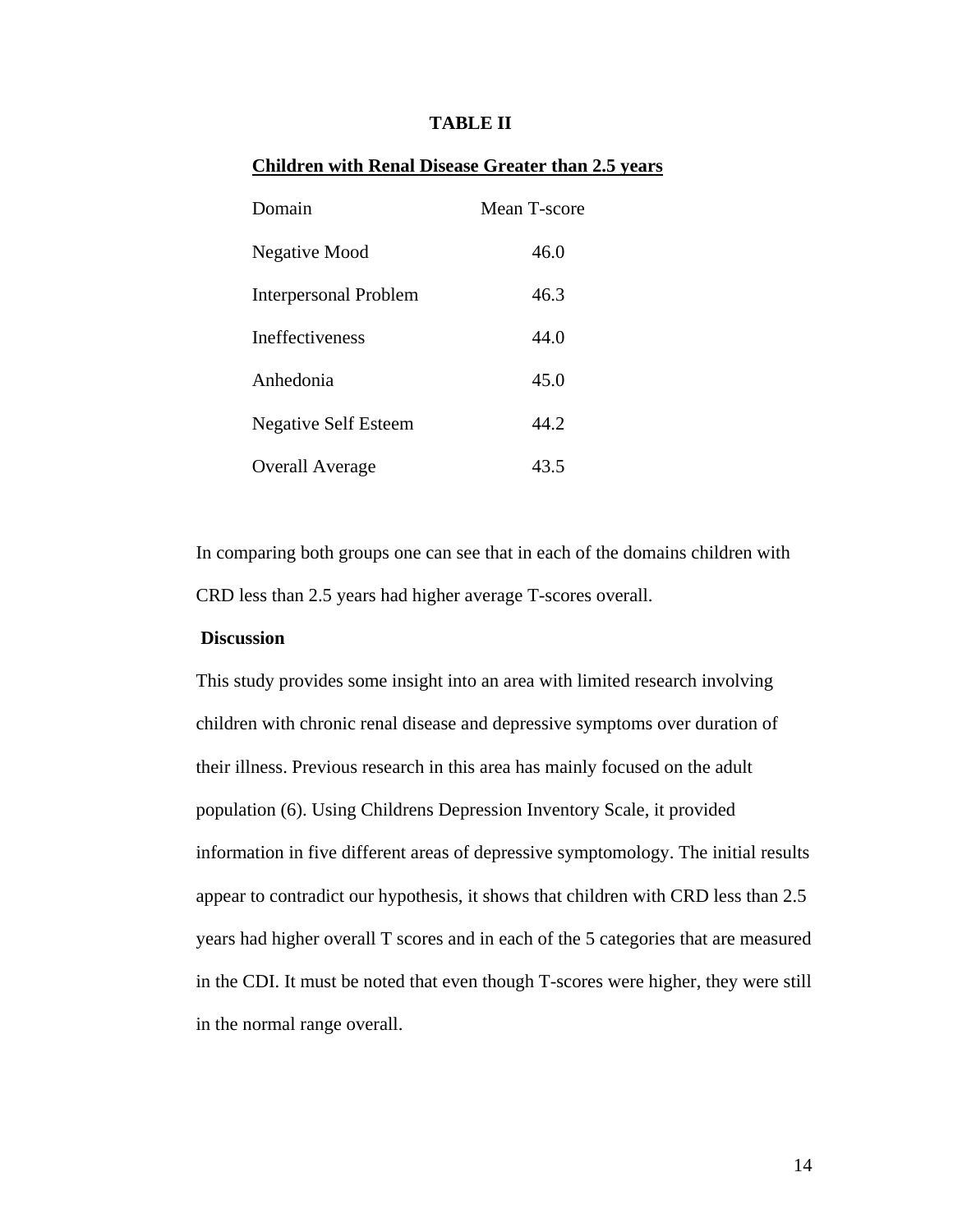Our limited data set appears to indicate that children in the early stages of their disease are at possible risk of suffering from depressive symptoms. The larger study from which this project was part of "Emotional Profiles in Chronic Renal Failure and Control Kids" found that there were no statistically significant differences between both groups in terms of depressive symptoms. However, there data showed higher overall rates, as compared to national statistics, of depressive symptoms for the renal and control group. These results along with this study may reflect a national trend that indicates as many as one in eight adolescents has clinical depression (Center for Mental Health Services, U.S. Depart. Of health and human services, 1996). Population studies show that at any one time between 10 and 15 percent of the children and adolescent population have some symptoms of depression (21). Estimates of 1-year prevalence rates in children range from 0.4 to 2.5 percent and in adolescents, considerably higher (in some studies, as high as 8.3 percent) (22).

As for New Mexico, the most recent data in 2004 shows that approximately 9% of 12-17 year olds in 2004-2005 experienced at least on major depressive episodes (National Center for Health Statistics and Bureau of Census). Our results do not indicate the children suffered major depressive disorder. In the future looking at the stage of their CRD in regards to emotional well being would be beneficial.

As mentioned earlier this study has a number of limitations: One it has a small sample size of 31. Given this is a rare disease and only done in one center in a state of 1.3 million, it was difficult to enroll greater number of participants.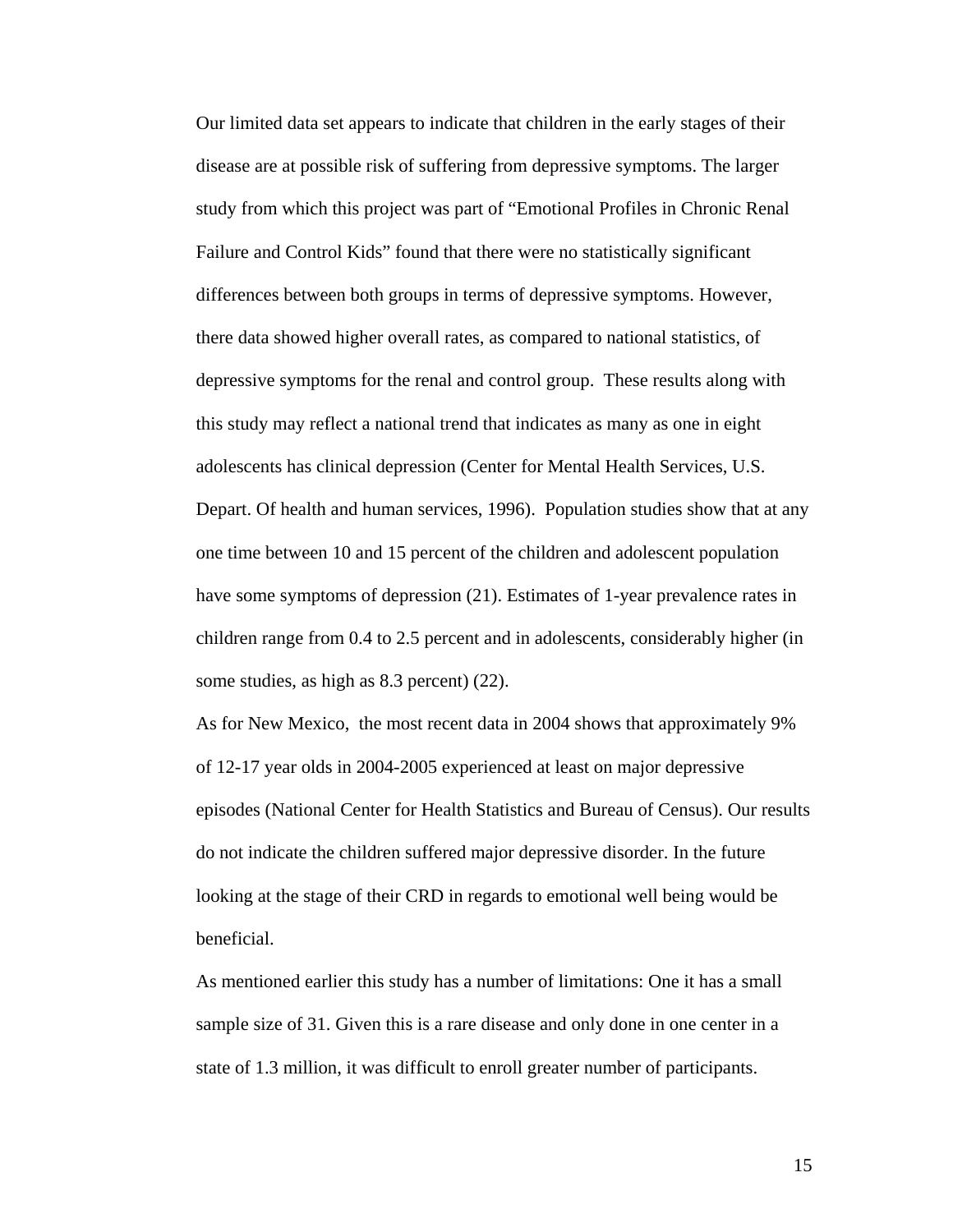Second, this study was done in one institution involving one clinic, thereby limiting the generalizabilty of the results. Also, nearly half of the participants were Hispanic; previous studies have shown that CDI total scores for Hispanics have been found to have been significantly higher than Caucasians (23). Other factor's that may have altered the results are, New Mexico is one of the poorer states in the US and poses many obstacles in accessing health care. Some of these include living long distance from clinic, lack of transportation, language and cultural barriers, which can influence ones emotional state. Data for New Mexico shows that of the 9-17 year olds who suffer from some sort of mental health disorder, 23.2% are in poverty (US Dept of Health and Human Services, 2002). Interpretation of this study should note that in most studies along with an assessment tool there is also a clinical interview and or direct observation. For the purposes of this study only a depression inventory was used. In future studies the use of clinical interview would be pertinent to have a more thorough assessment.

# **Conclusion**

Chronically ill children go through many ordeals during their course of illness. The amount of data on children and adolescents with renal disease and the psychological impacts is limited. In this small study there appears to be some evidence indicating that there may be an area of need for this population. It is well known that physical stressors, such as illness can precipitate or increase symptoms of depression. To the very young child he or she may be unable to work towards self sufficiency or to stay abreast of school work. In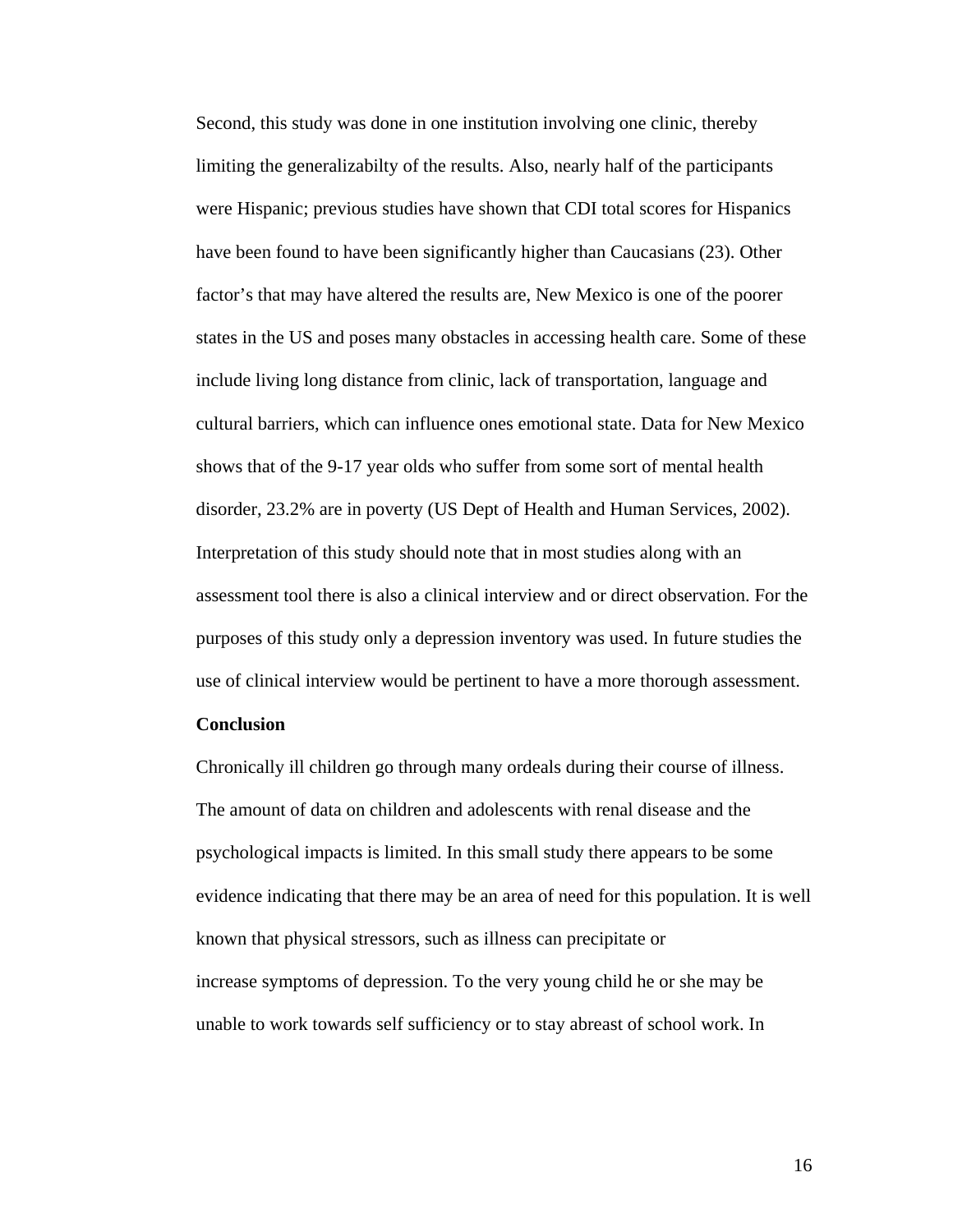adolescents and young adults it may be an obstacle that prevents them from becoming independent (24).

In adults, data confirms an association between depressive symptomology and morbidity, perception of quality of life and mortality in patients with end stage renal disease (25). Longitudinal studies and studies correlating depressive symptoms and kidney disease in children and adolescents are needed. This risk factor once identified could be treated with clinical intervention and likely improve the quality of life for someone already bearing the burden of a chronic illness.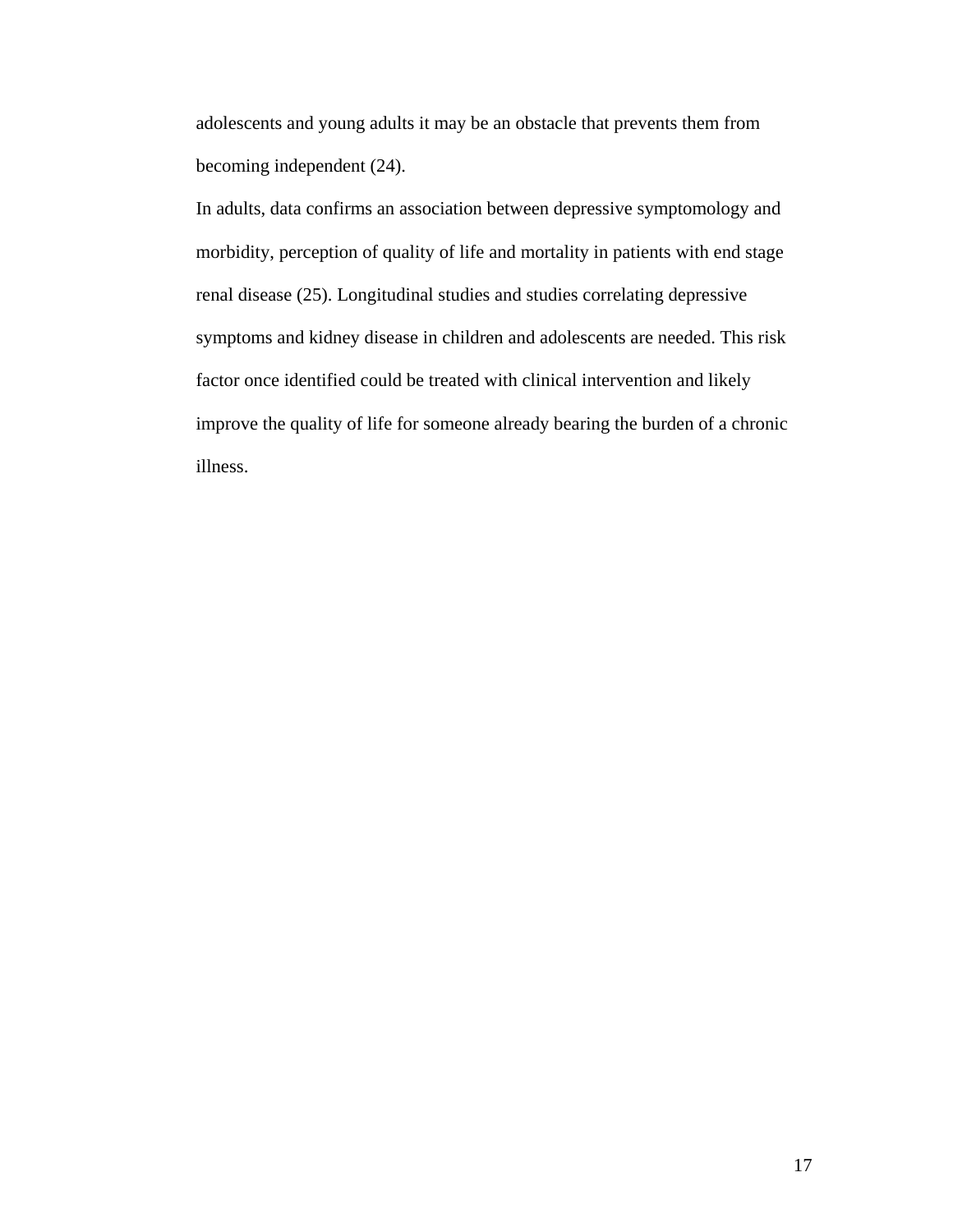#### **REFERENCES-BIBLIOGRAPHY**

- 1. National Kidney Foundation, 2001.
- 2. Wyatt, RJ, Kagy, L, & Kritchevsky, SB. Epidemiology of pediatric kidney disease. Pediatric Annals 1996; 25:288-296.
- 3. Fauman, AC, & Lansign, L. The child with chronic renal failure: Change and challenge. Issues in Comprehensive Pediatric Nursing 1983; 6: 127-133.
- 4. Watnick S, Kierwin P, Mahnenesmith R. The prevalence and treatment of depression among patients starting dialysis. American J Kidney Disease 2003; 41:105-110.
- 5. Huseby DB, Wetlie L, Stytrvoky TJ, Kjellstrand C. Psychological, social and somatic prognostic indicators in old patients undergoing long term dialysis. Arch Internal Med 1987; 147:1921-1924.
- 6. Smith MD, Hong BA, Robson A. Diagnosis of depression in patients with end stage renal disease. Am J Medicine 1985; 79:160-166.
- 7. Watnick S, Kierwin P, Mahnesmith R. The prevalence and treatment of depression among patients starting dialysis. American J Kidney Disease 2003: 41: 105-110.
- 8. Craven J. The diagnosis of major depression in renal dialysis patients. Psychosom Med 1987; 49: 482-494.
- 9. WatnickS, Kierwin P, Mahnesmith R. The prevalence and treatment of depression among patients starting dialysis. American J. Kidney Disease 2003; 41: 105-110.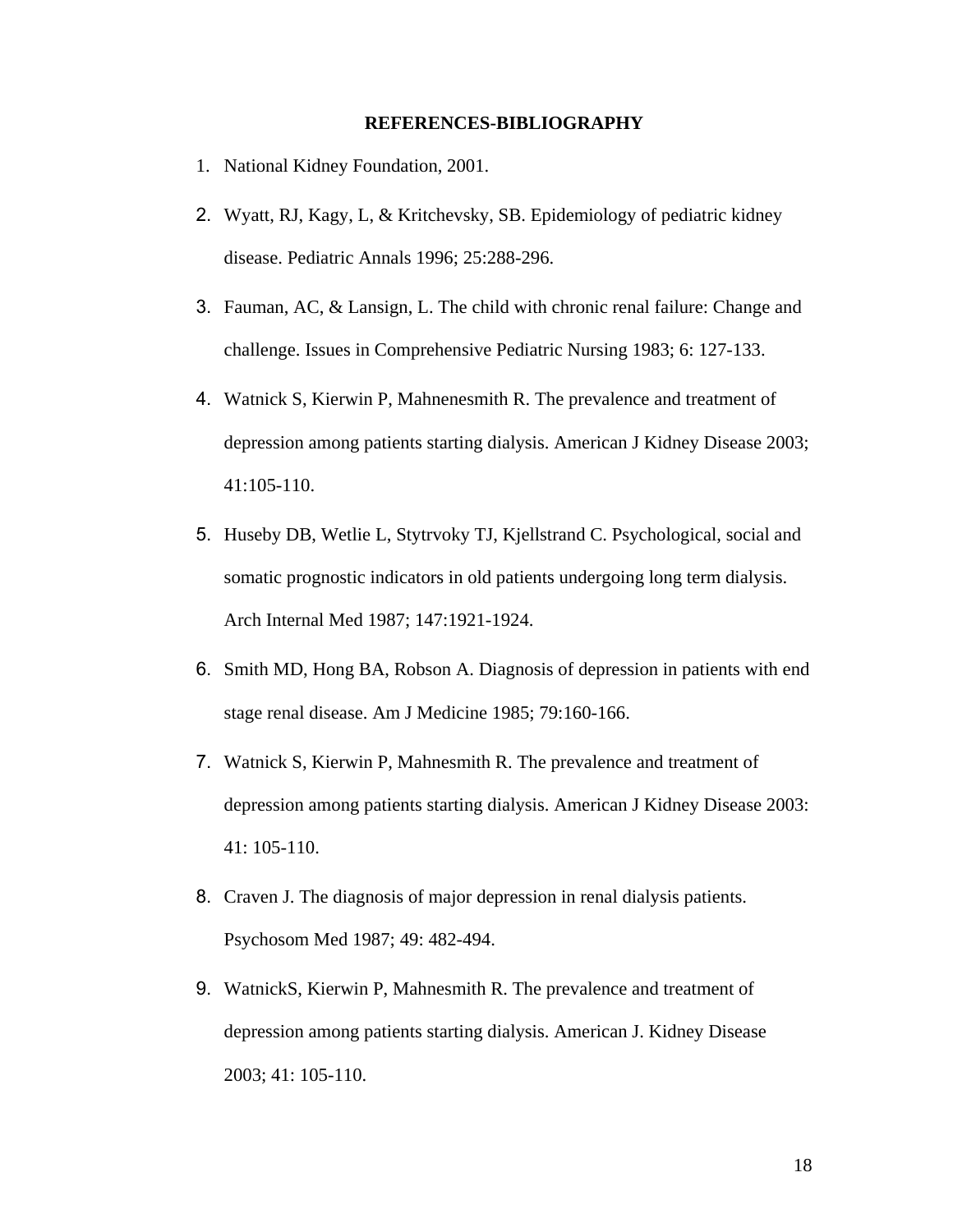- 10. Kimmel PL. Psychological factors in dialysis patients. Kidney Int 2003; 59: 599-613.
- 11.Rolland, J.S. Chronic Illness and the life cycle: A conceptual framework. Family Process. Vol 26: 203-221, 1987.
- 12.Wassner, JJ. Conservative management of chronic renal insufficiency. Journal of Pediatric Nephrology 1994; 41: 1314-1338.
- 13.Kimmel PL, Elmont SL, Newman JM, Dank H. ESRD patient quality of life: symptoms, spiritual beliefs, psychological factors and ethnicity. AM J Kidney Dis 2003; 42:713-721.
- 14.Jellineck MS, Snyder JB. Depression and suicide in children and adolescents. Pediatric Review 1998; 19: 255-264.
- 15.Burke P, Elliot M. Depression in pediatric chronic illness. A diathesis-stress model. Psychosomatics 1999; 40: 120-125.
- 16.Bennet, DS. Depression among children with chronic medical problems: Meta analysis. Journal of Ped Psych 1994; 19:149-169.
- 17.Kimmel PL, Weihs K, Peterson RA. Hemodialysis patients: the role of depression. J Am Soc Nephrol 1993; 4: 12-15.
- 18.Kimmel PL. Psychosocial factors in patients with chronic kidney disease. Seminars in Dialysis 2005; 18: 71.
- 19.Kovacs. Childrens Depression Inventory Manual 2003
- 20.Eason LJ, Jinch AJ. The assessment of depression and anxiety in hospitalized pediatric patients. Child Psychiatry and Human Development 1985; 16: 57-64.